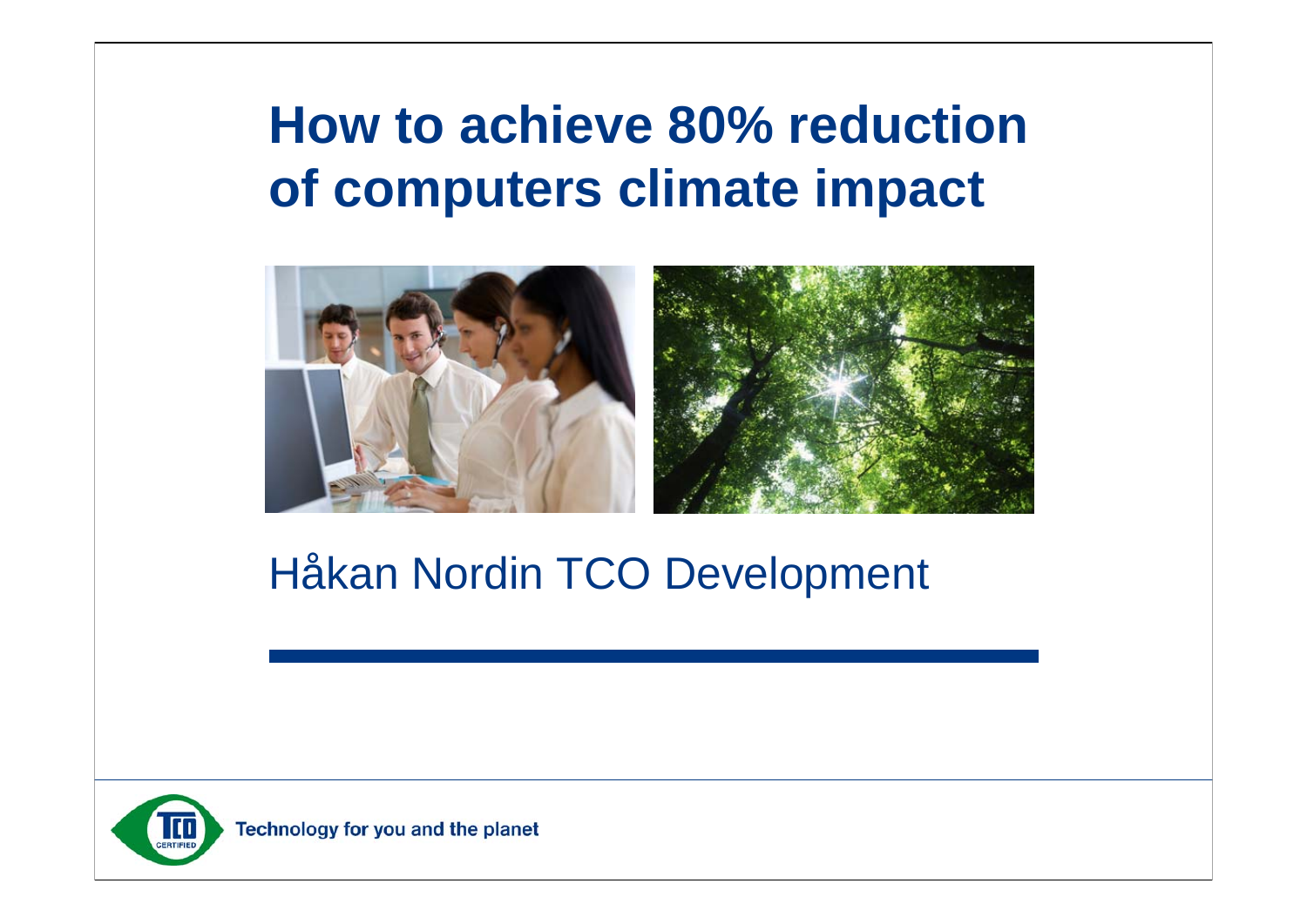

Technology for you and the planet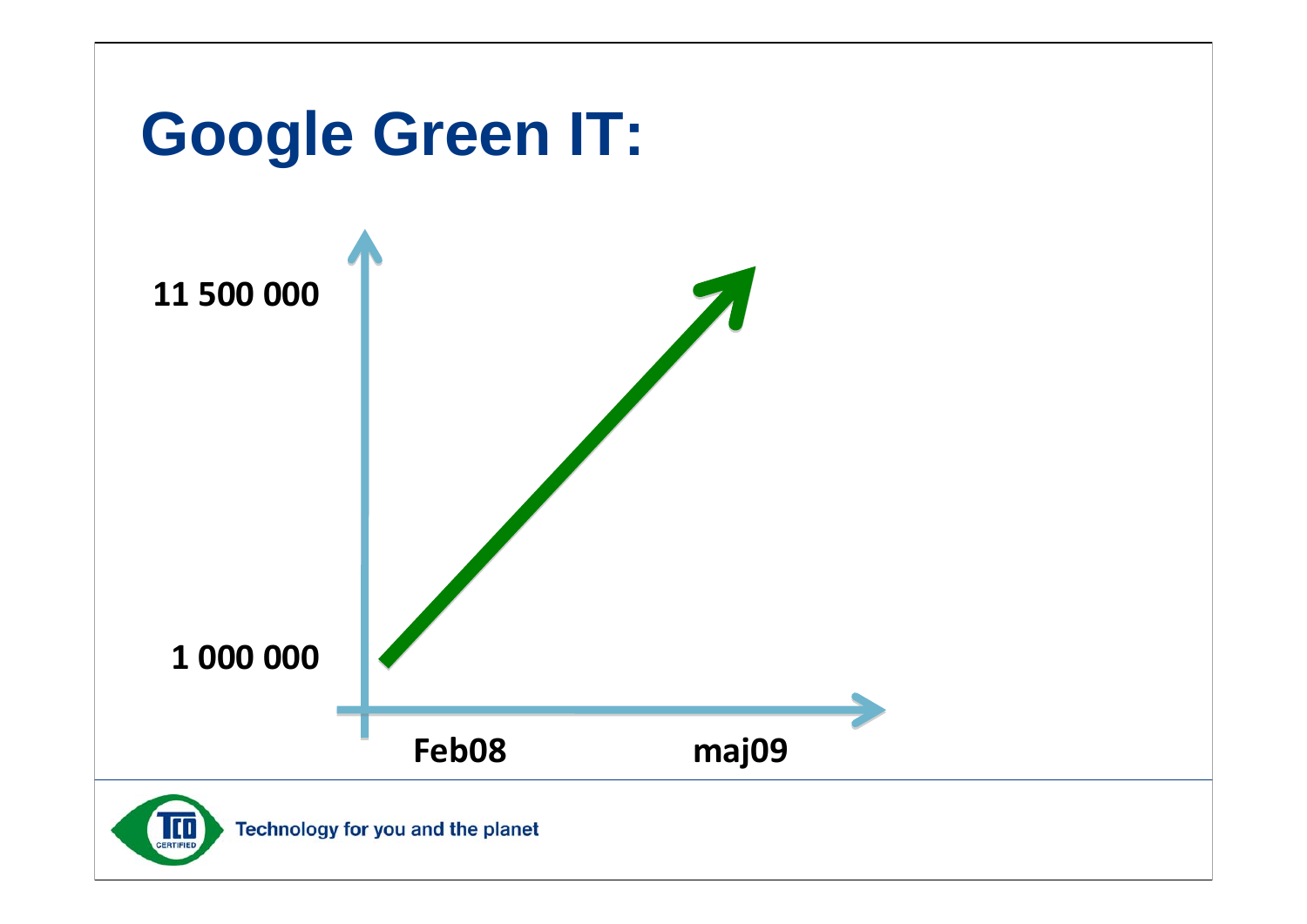## **What do we buy ?**

#### Is it good for the user?





Is it good for the planet ?

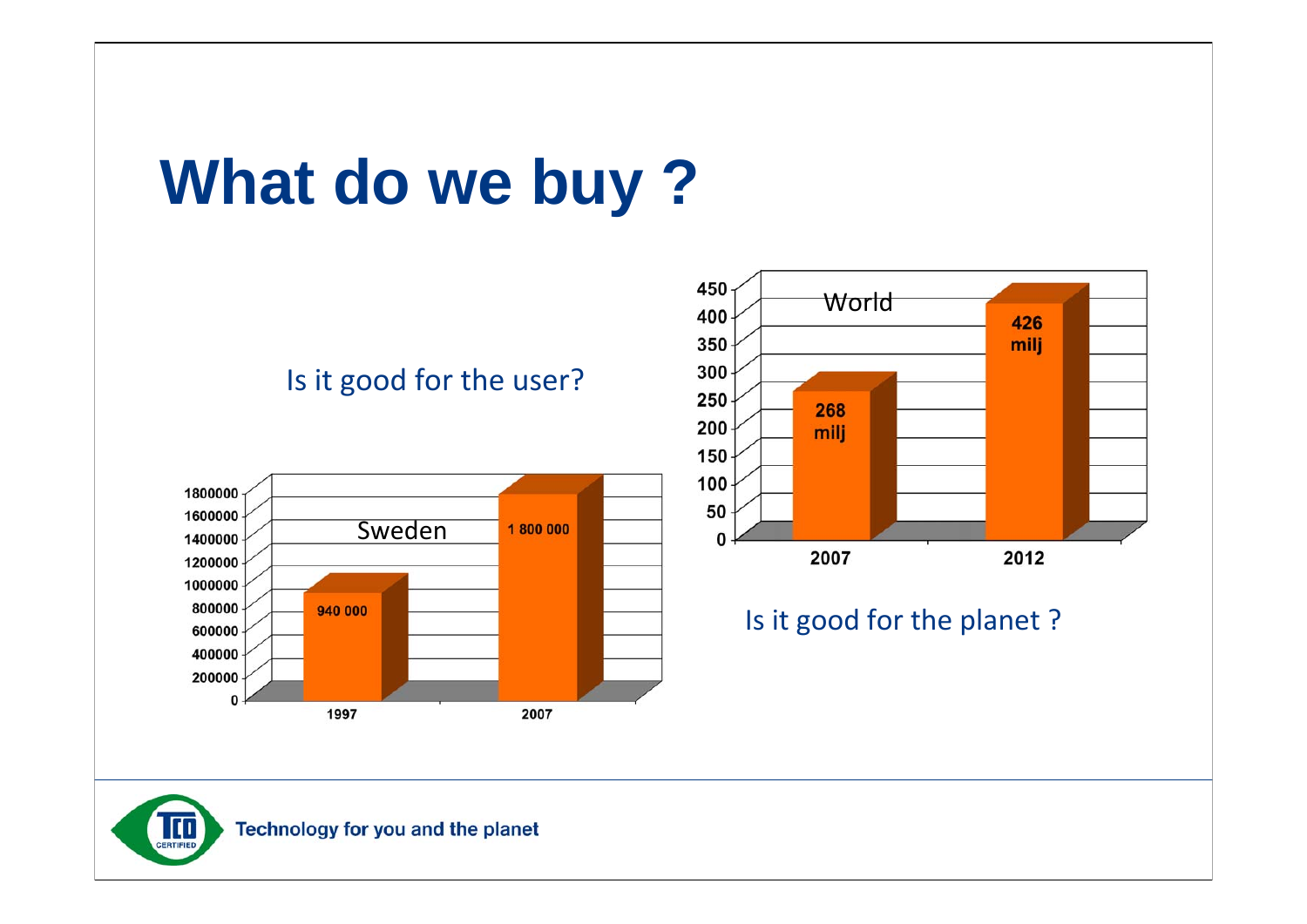### **Great possibilities**

|         | <b>Best</b><br>(watt) | Worst<br>(watt)               | Factor |
|---------|-----------------------|-------------------------------|--------|
| Desktop | 10                    | 94                            | 9,4    |
| Display | 14(19'')              | $\vert 65 \vert (24'') \vert$ | 4,6    |
| Total:  | 24                    | 159                           | 6,6    |

Source: Energy Star EU database 7 of Maj 2009



Technology for you and the planet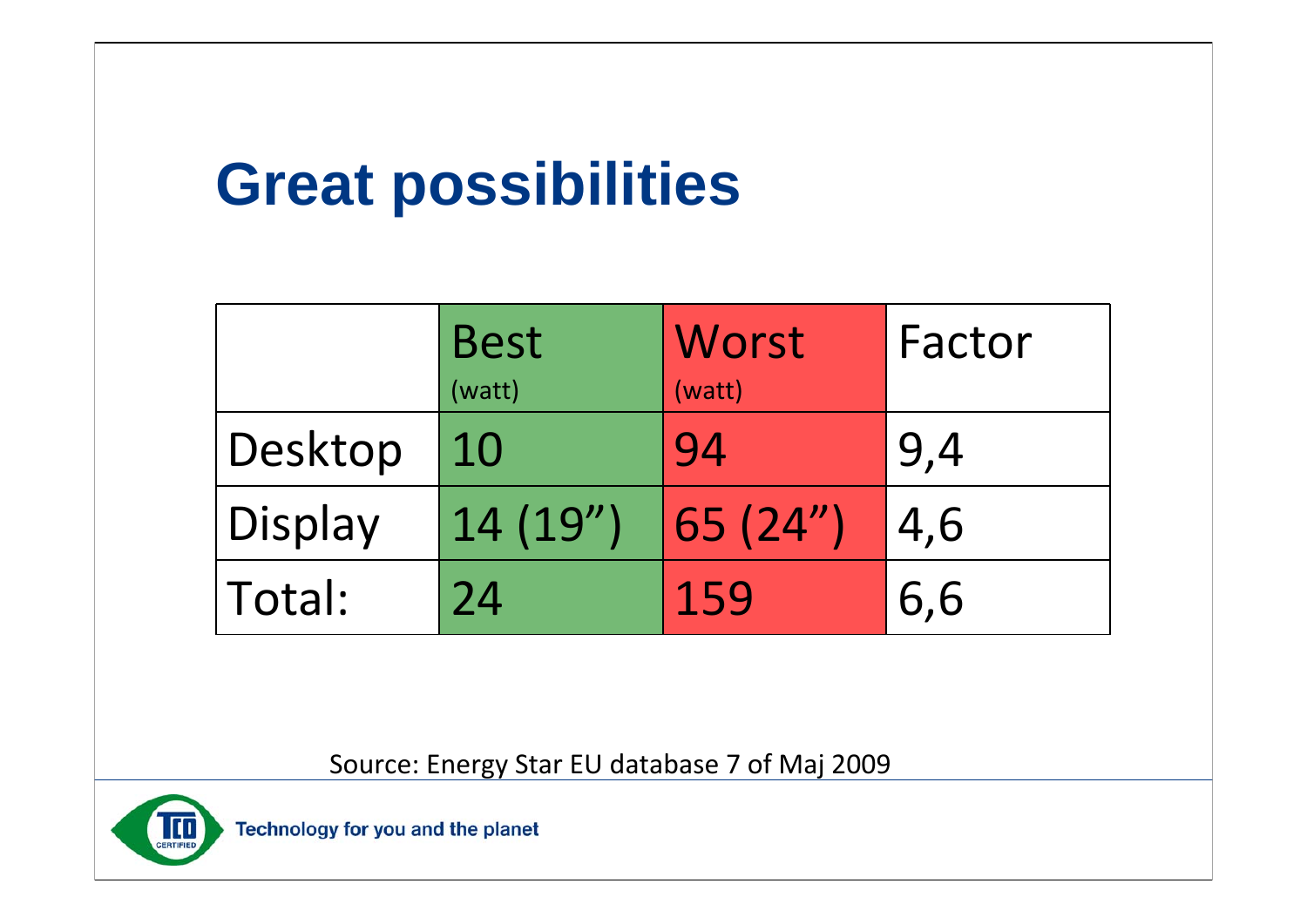## 50 000 000 tonnes CO<sub>2</sub> for saving

|                                  | <b>Effect</b> | One year one<br>computer<br>(200 working days) | One year one billion<br>computers<br>(200 working days) | CO <sub>2</sub> emissions one year<br>one billion computers |
|----------------------------------|---------------|------------------------------------------------|---------------------------------------------------------|-------------------------------------------------------------|
| Average<br>desktop               | 100<br>watt   | <b>160 kWh</b>                                 | <b>160 TWh</b>                                          | <b>66,4 Mtonnes</b>                                         |
| Most energy<br>efficient desktop | 25<br>watt    | 40 kWh                                         | 40 TWh                                                  | <b>16,6 Mtonnes</b>                                         |
|                                  |               |                                                |                                                         |                                                             |

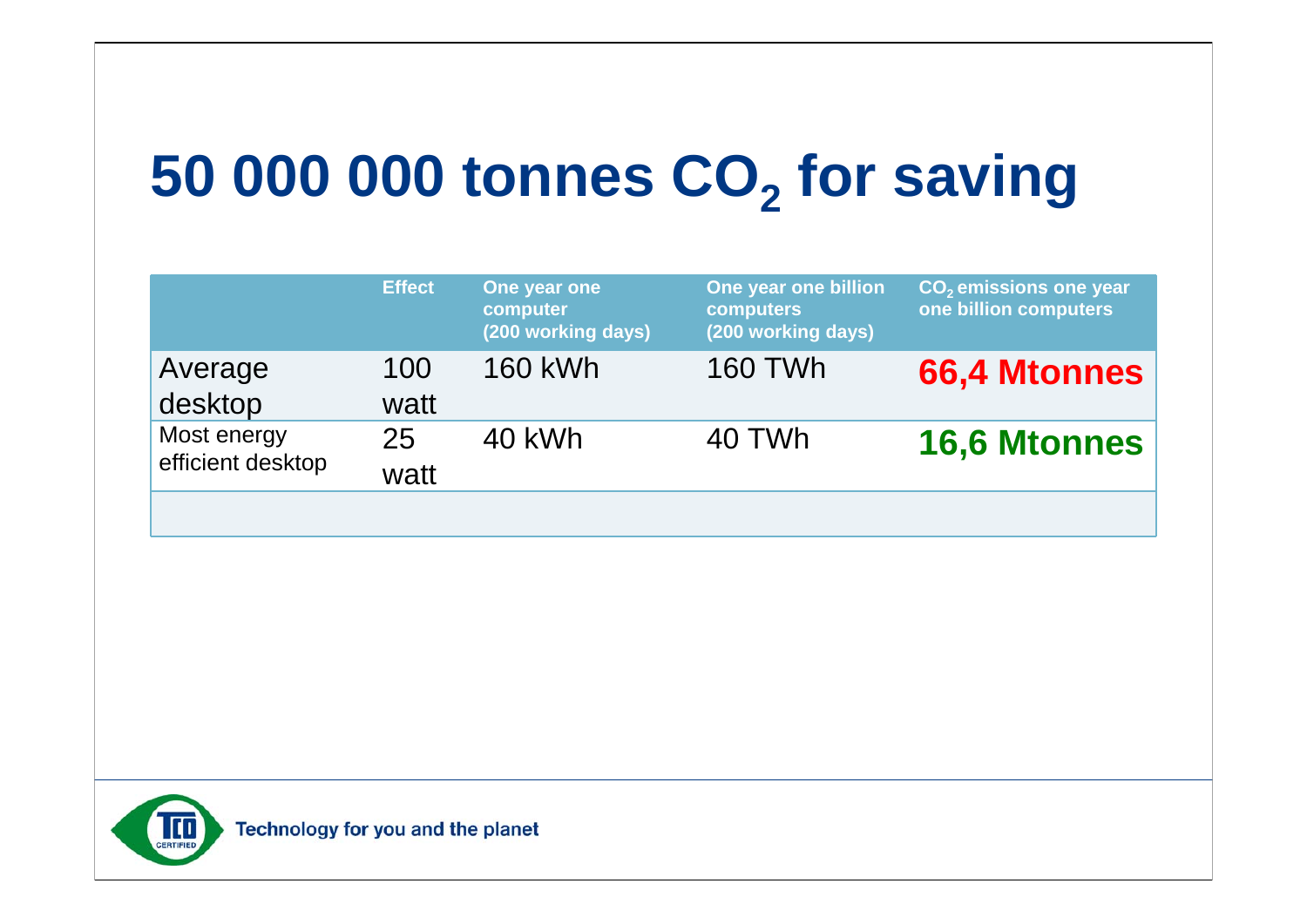## **Emission of CO2 over the lifecycle for a notebook**



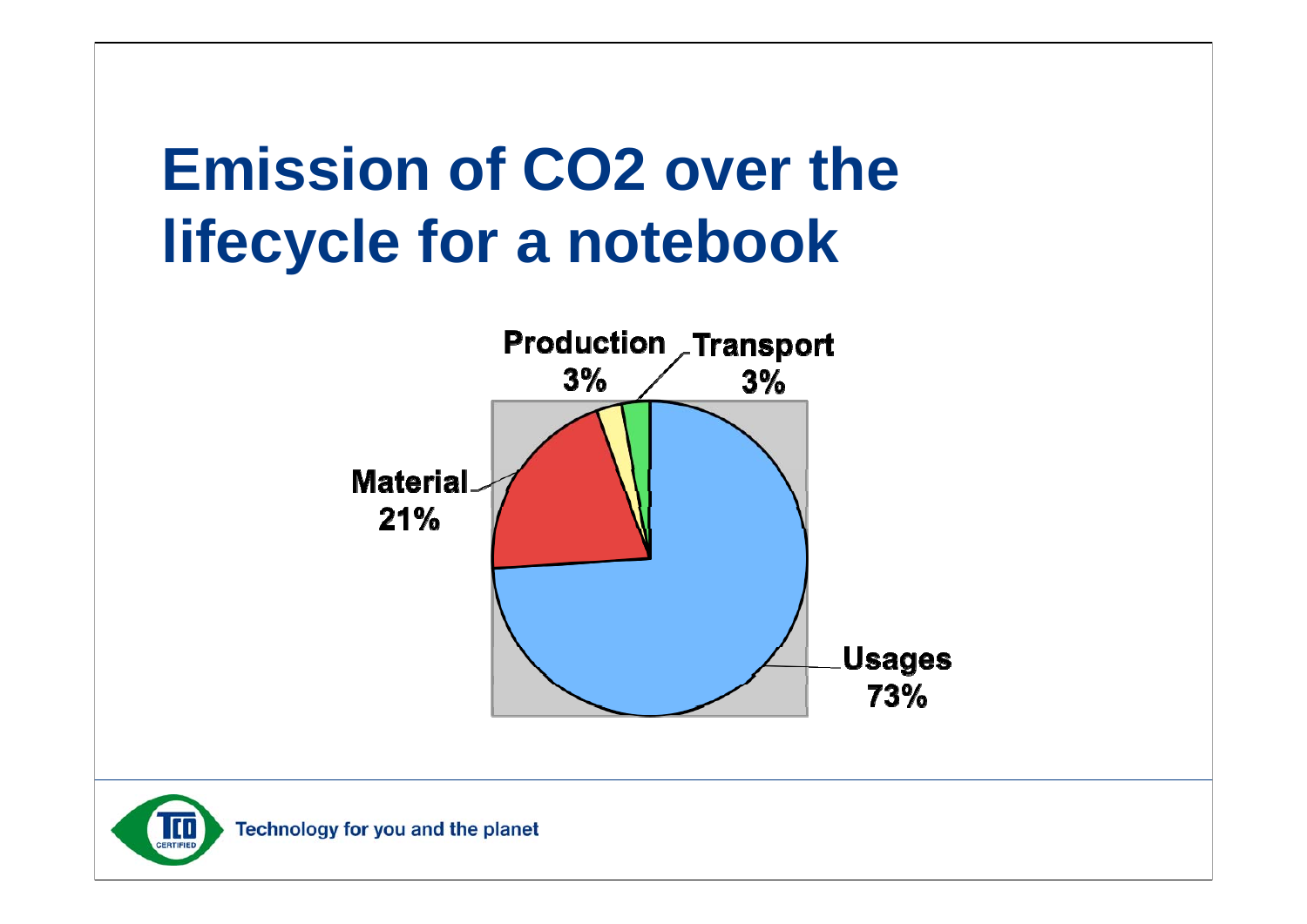## **How do we use IT?**



#### 1 billion unique internet users dec 2008



Technology for you and the planet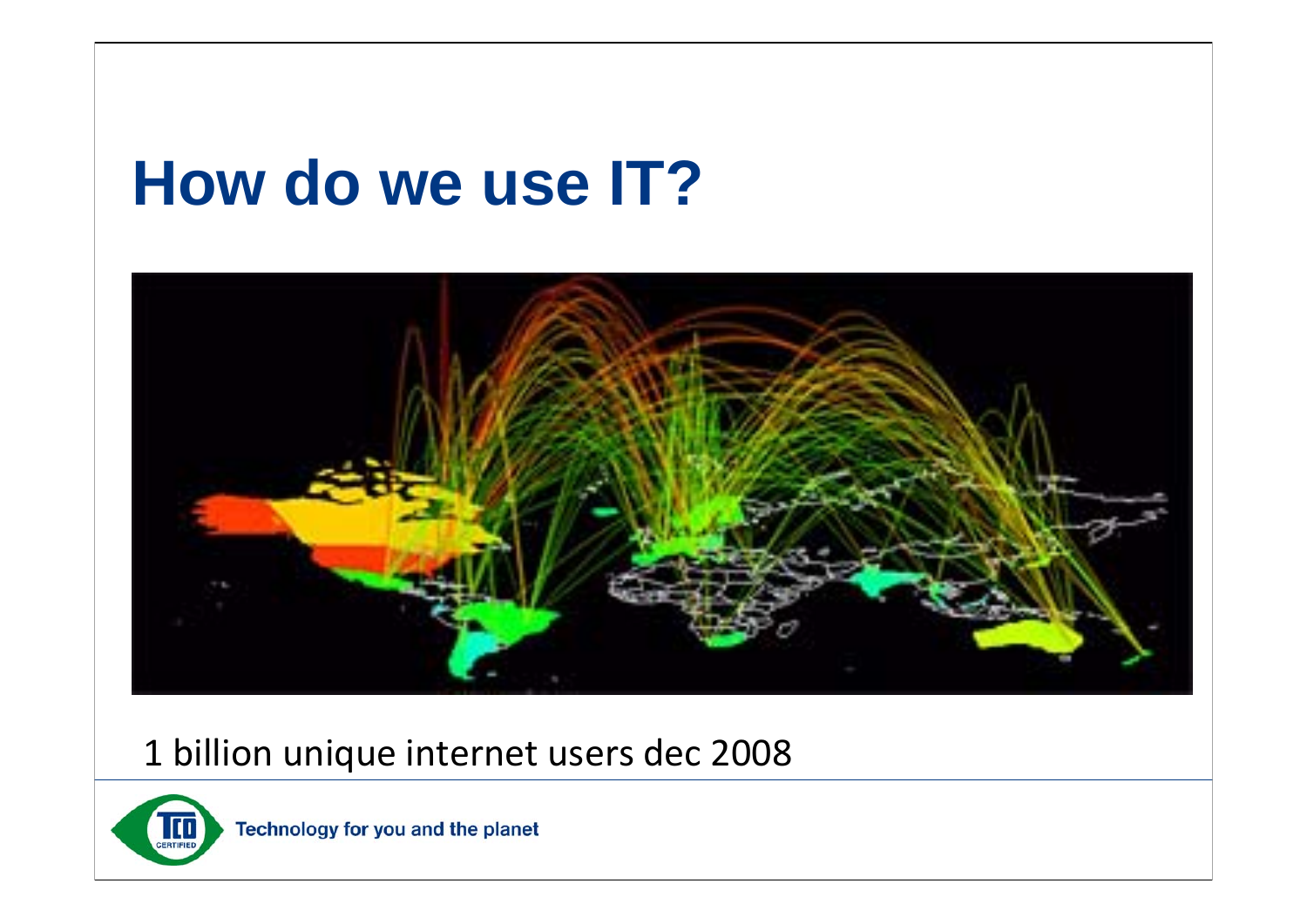## **The computer is on – no one make use of it**

500 hours overtime

1500 hours possible reduction

*Every year! Every computer! Every workplace*

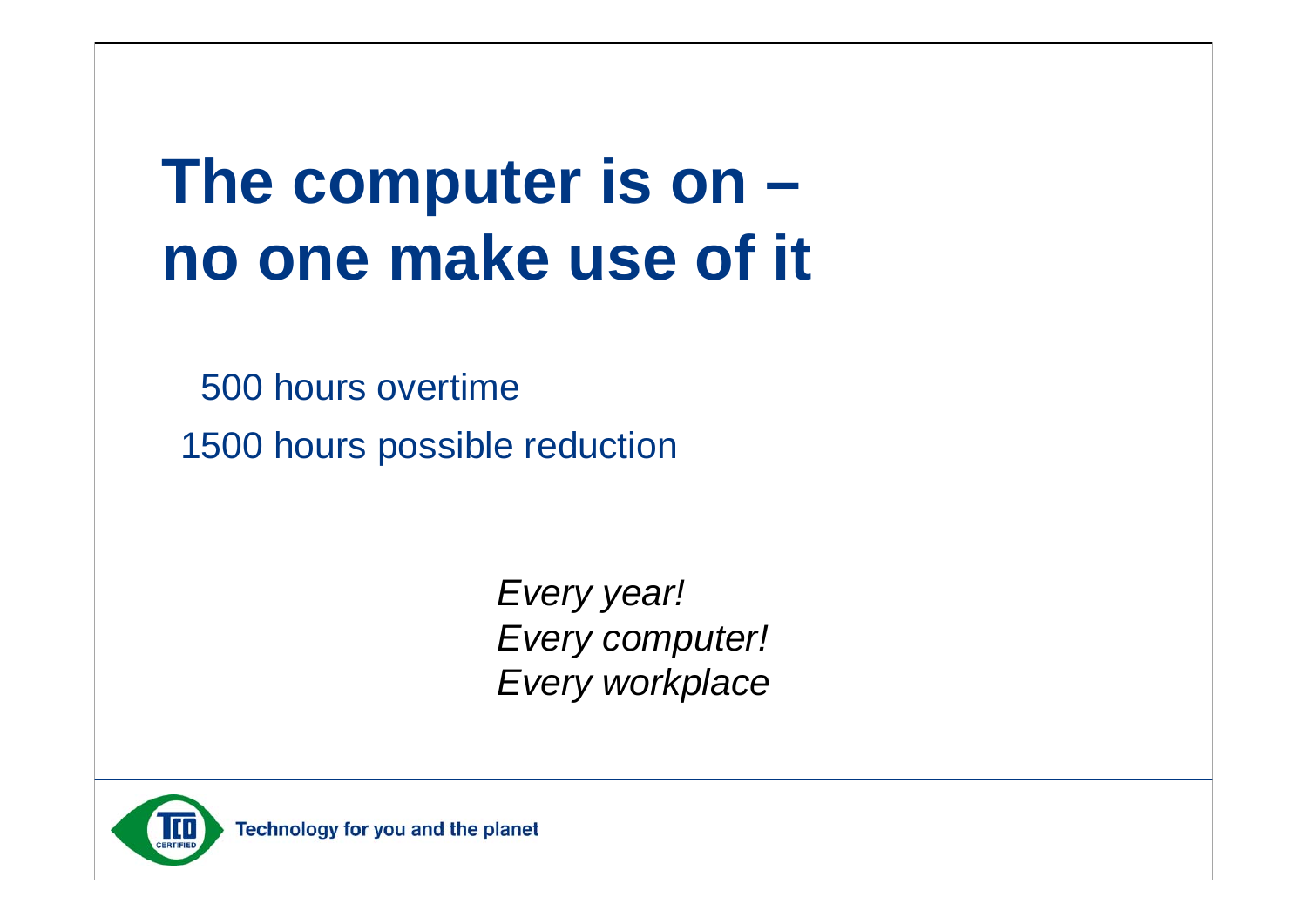# **Green Procurement + Green user habits > 80% reduction**

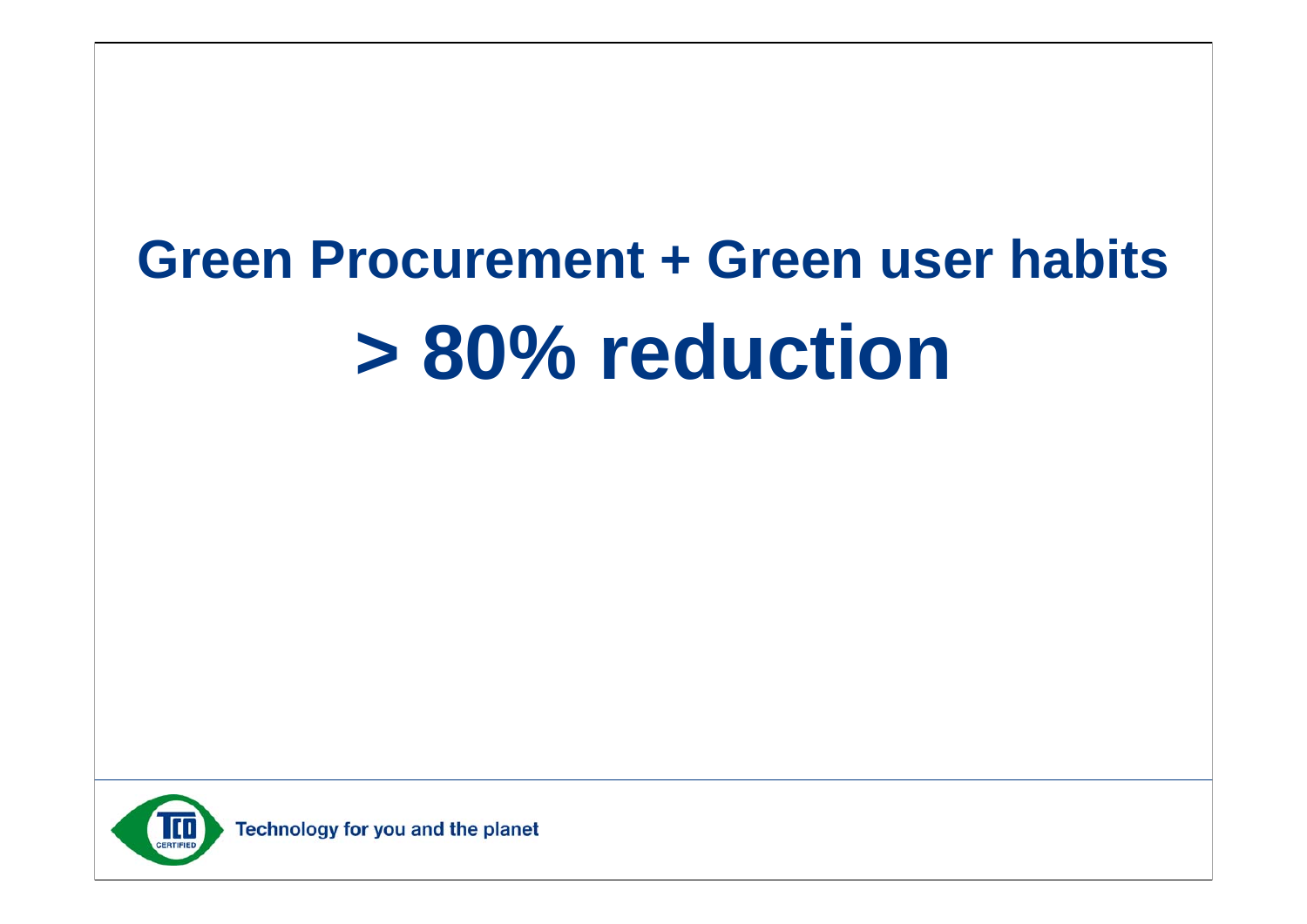### **1500 hours reduction of 1000 computers = 90 tonnes of CO2 reduction**

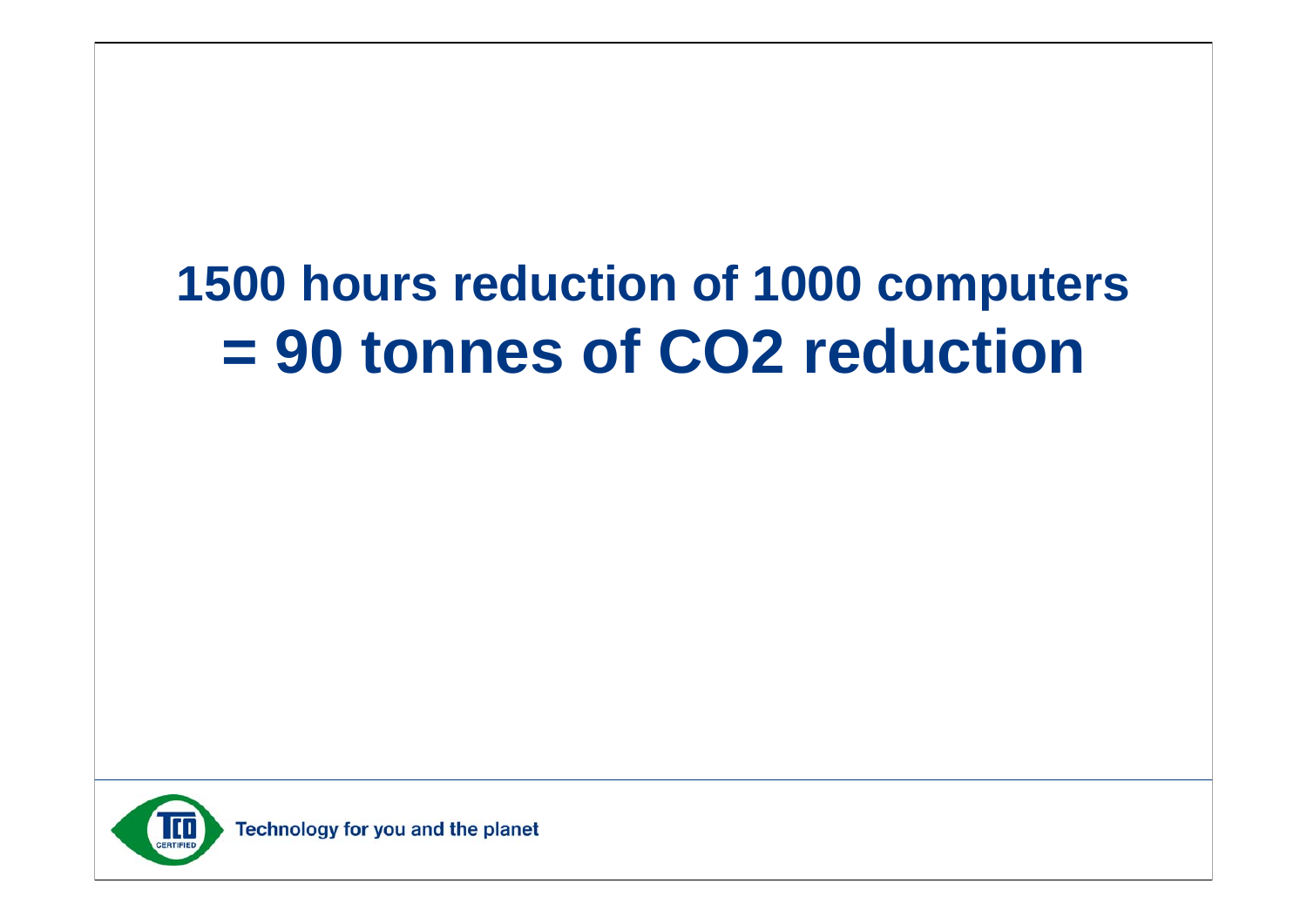## **Verva –PC 08 procurement**

- Worth 6,5 billion over 2 years
- Covers large part of public sector in sweden
- Key climate features:
	- 20 % better then Energy Star
	- Less weight
	- Green computer as a service
- [www.avropa.nu](http://www.avrop.nu) (in swedish)

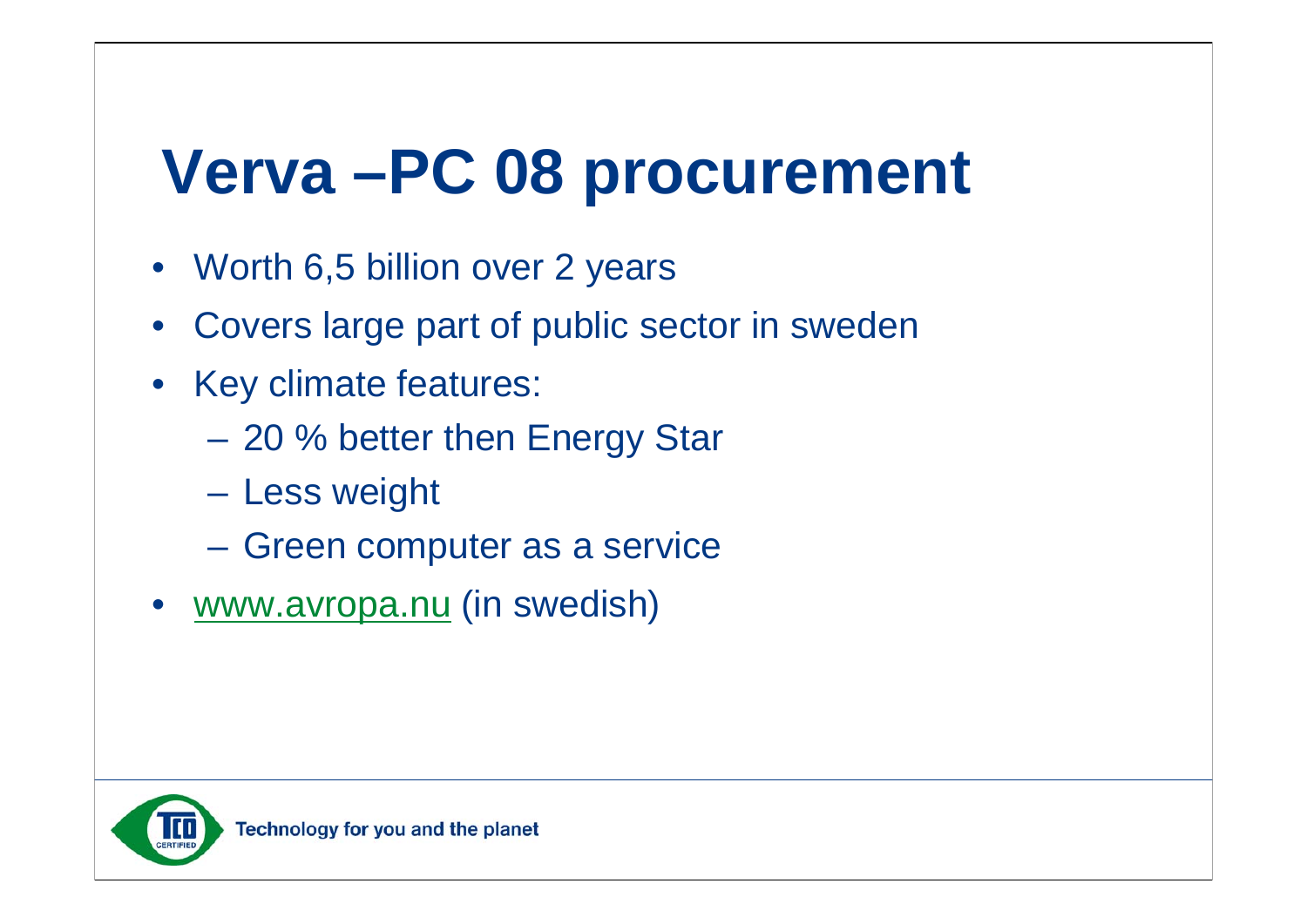### **Green IT savings from Örnsköldsvik**

- **≻ 50 000 Euro from Green Procurement**
- 10 000 Euro use of excess of heat from data center
- **► 20% reduction in business travels**

*Every year!*

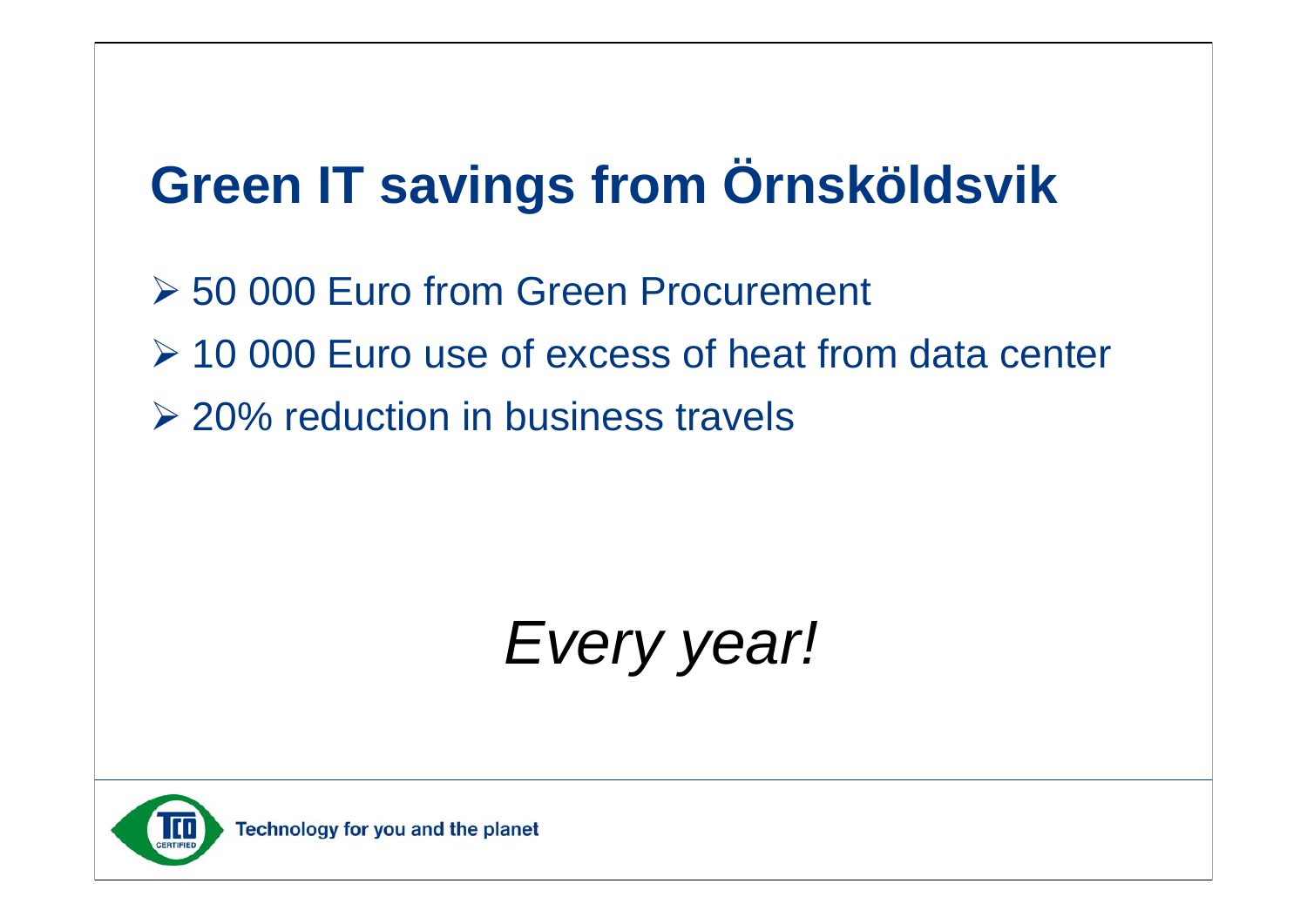### **De-couple**

**3 double computer in use – reduce total climate impact with 75%**